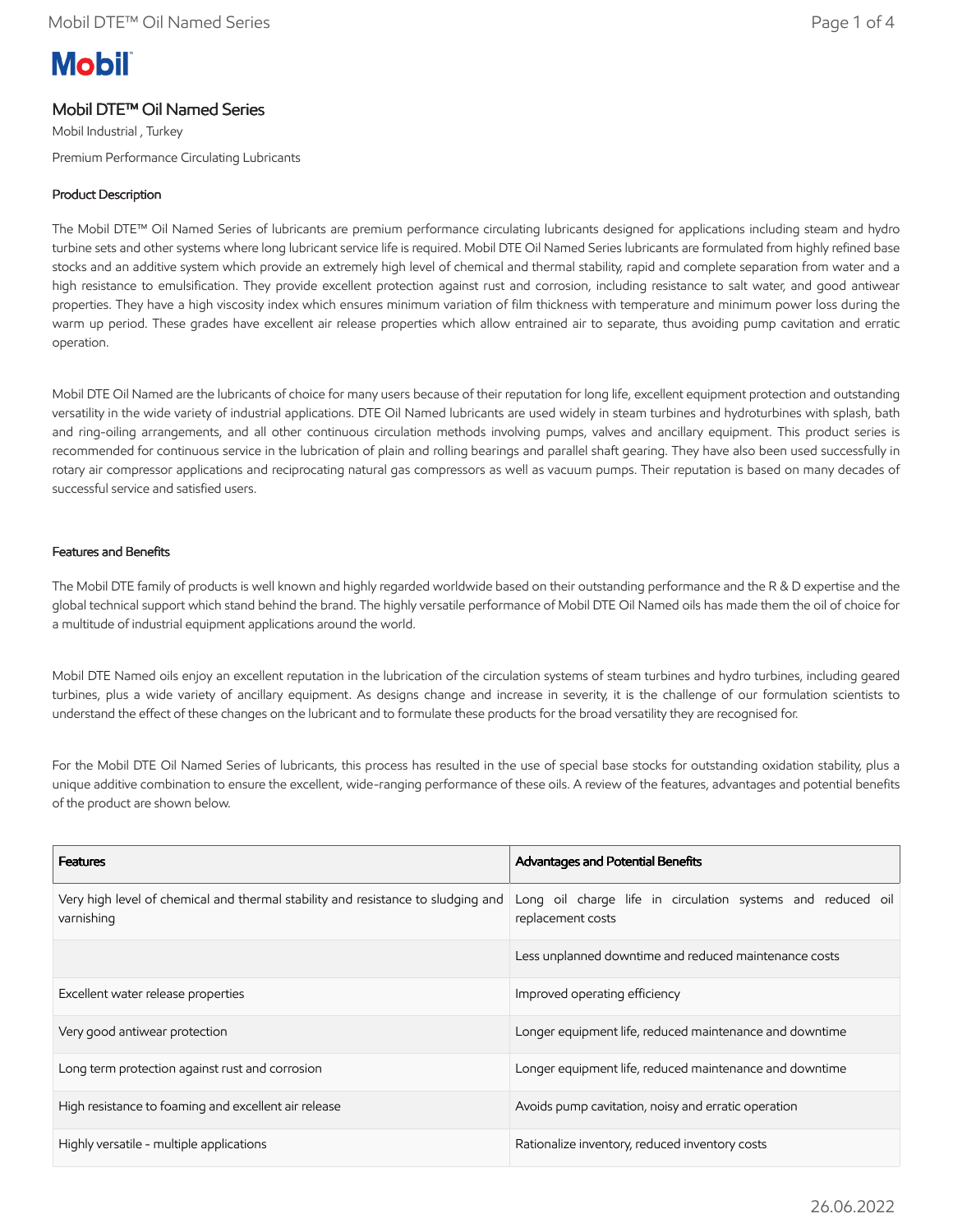# Applications

The Mobil DTE Oil Named Series of lubricants are premium performance circulating lubricants designed for applications where long lubricant service life is required. Specific applications include:

 • Land-based and marine steam turbine, hydro turbine and some gas turbine circulation systems, including pumps, valves and other ancillary equipment

- Continuous service in plain and roller bearings and parallel shaft gearing
- Turbines with oil supplied by splash, bath, ring oiling or other mechanical means
- Moderate severity hydraulic pumps
- Compressors and vacuum pumps handling air, natural gas, and inert gases, and with discharge temperatures not exceeding 150C

# Specifications and Approvals

| This product has the following approvals: | <b>MOBIL DTE LIGHT</b> | <b>MOBIL DTE MEDIUM</b> | <b>MOBIL DTE HEAVY MEDIUM</b> | <b>MOBIL DTE HEAVY</b> |
|-------------------------------------------|------------------------|-------------------------|-------------------------------|------------------------|
| ABB TURBO HZTL 90572                      |                        |                         |                               |                        |
| ABB TURBO HZTL 90617                      |                        |                         |                               |                        |

| This product is recommended for use in applications   MOBIL<br>requiring: | <b>LIGHT</b> | DTE   MOBIL<br>DTE<br><b>MEDIUM</b> | <b>MOBIL</b><br>DTE<br><b>MEDIUM</b> | DTE<br><b>HEAVY   MOBIL</b><br><b>HEAVY</b> |
|---------------------------------------------------------------------------|--------------|-------------------------------------|--------------------------------------|---------------------------------------------|
| <b>GE GEK 27070</b>                                                       | Х            |                                     |                                      |                                             |
| <b>GE GEK 28143A</b>                                                      | Х            |                                     |                                      |                                             |
| <b>GE GEK 46506D</b>                                                      | Х            |                                     |                                      |                                             |

| This product meets or exceeds the requirements of: | <b>MOBIL DTE LIGHT</b> | <b>MOBIL DTE MEDIUM</b> | <b>MOBIL DTE HEAVY MEDIUM</b> | <b>MOBIL DTE HEAVY</b> |
|----------------------------------------------------|------------------------|-------------------------|-------------------------------|------------------------|
| DIN 51515-1:2010-02                                | Х                      | X                       | X                             | ∧                      |
| DIN 51524-1:2006-09                                | ⋏                      |                         |                               |                        |
| GE Power GEK120498                                 | Х                      |                         |                               |                        |
| JIS K-2213 Type 2                                  | $\sim$                 |                         | ∧                             |                        |

## Properties and Specifications

| Property                                              | DTE  <br><b>MOBIL</b><br><b>LIGHT</b> | <b>MOBIL</b><br>DTE.<br><b>MEDIUM</b> | <b>DTE</b><br><b>MOBIL</b><br><b>HEAVY   MOBIL</b><br><b>MEDIUM</b> | <b>DTE</b><br><b>HEAVY</b> |
|-------------------------------------------------------|---------------------------------------|---------------------------------------|---------------------------------------------------------------------|----------------------------|
| Grade                                                 | <b>ISO 32</b>                         | <b>ISO 46</b>                         | <b>ISO 68</b>                                                       | <b>ISO 100</b>             |
| Air Release Time, 50 C, min, ASTM D3427               |                                       |                                       | 4                                                                   | 8                          |
| Copper Strip Corrosion, 3 h, 100 C, Rating, ASTM D130 | 1B                                    | 1B                                    | 1Β                                                                  | 1B                         |